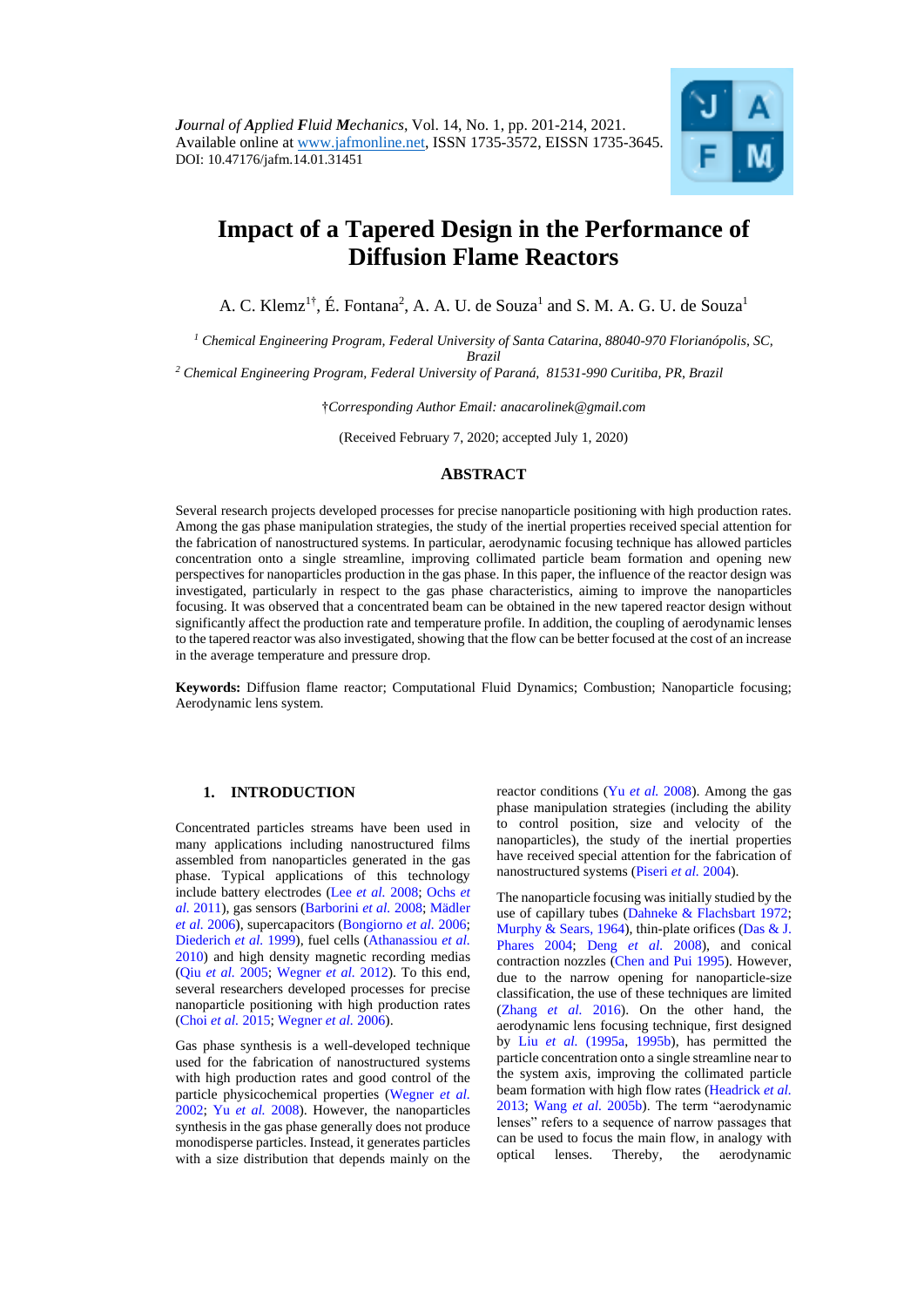

**Fig. 1. Diffusion flame reactor dimensions with an aerodynamic lens.**

manipulation improvement allows new perspectives for the production of nanoparticles in the gas phase (Mazza *et al.* 2005; [Wegner](#page-13-2) *et al.* 2006).

To evaluate the performance of an aerodynamic lens system, Liu *et al.* [\(1995a,](#page-12-8) [1995b,](#page-12-9) 2007) conducted theoretical, numerical, and experimental studies. Based on the numerical model presented by Liu *[et al.](#page-12-8)* [\(1995a,](#page-12-8) [b\)](#page-12-9), Zhang *et al.* (2004[, 2002\)](#page-13-9) proposed a new compressible flow model. Wang *et al.* (2005a) evaluated the flow and the particle transport in a lens system considering the particle Brownian motion with a numerical approach in order to evaluate the particle loss and the beam broadening due to diffusion. Wang and McMurry (2006) reported in their study the development of a tool used to design and evaluate aerodynamic lens systems based on the following parameters: pressure-limiting orifice, relaxation chamber, focusing lenses, spacers and accelerating nozzles. The authors also provided estimations of the particles axial velocities, particle beam width and particles transmission efficiencies. Considering the gas phase synthesis, Klemz *et al.* (2017) carried out a numerical investigation of different arrangements of a diffusion flame reactor coupled to an aerodynamic lens system for nanoparticle functional nanofilm production. The use of a lens system allowed a significant improvement in the particles focusing, since the main flow could be restricted to a region three times smaller compared to the equivalent region in the diffusion flame reactor without lenses.

Although several investigations were made about the nanoparticles inertial properties and the aerodynamic manipulation, few studies involving the modeling and simulation of the use of thin orifice plates or aerodynamic lenses coupled with flame reactors were performed. Moreover, in most cases, the reactor chamber is assumed to have a constant cross sectional area, so that the gaseous species flow with an approximately constant average velocity. When the process goal is to synthesize nanoparticles and the flow field control is not the main issue, the use of simpler configurations is acceptable. However, when the particles focusing is required, the impact of the entire reactor design in the particles distribution is significant and cannot be neglected as a tool for process optimization. Thus, aiming to improve the reactor performance and the particle focusing, a new tapered diffusion flame reactor was numerically evaluated, including cases with focusing lenses. The main objective was to define arrangements that guarantees a concentrated particles stream without the use of very low pressures at the system outlet, decreasing the operational cost and facilitating the system implementation. The effect of the reactor design in the gas phase characteristics was studied, allowing the definition of the best operational condition for specific applications.

#### **2. PHYSICAL PROBLEM AND NUMERICAL IMPLEMENTATION**

In this work, different diffusion flame reactors designed for nanoparticle production and focusing were compared. The design was based in the conventional reactor evaluated by Mueller *et al.*  $(2004)$ , which studied the synthesis of silica  $(SiO<sub>2</sub>)$ nanoparticles. This reactor is basically formed by a radially symmetric stainless steel burner consisting of three concentric tubes, where the fuel (N2/CH4/hexamethyldisiloxane-HMDSO) stream is supplied in the center tube while the inert  $(N_2)$  and oxidant  $(O_2)$  streams are supplied in the first and second annulus, respectively.

The new design was based on the variation of the diffusion flame reactor transversal section, as seen in Fig. 1. First, the effect of this geometric change in the main flow was evaluated with operating (outlet) pressures of 0.5, 0.75 and 1 atm. In these cases, no aerodynamic lens was considered. The subsequent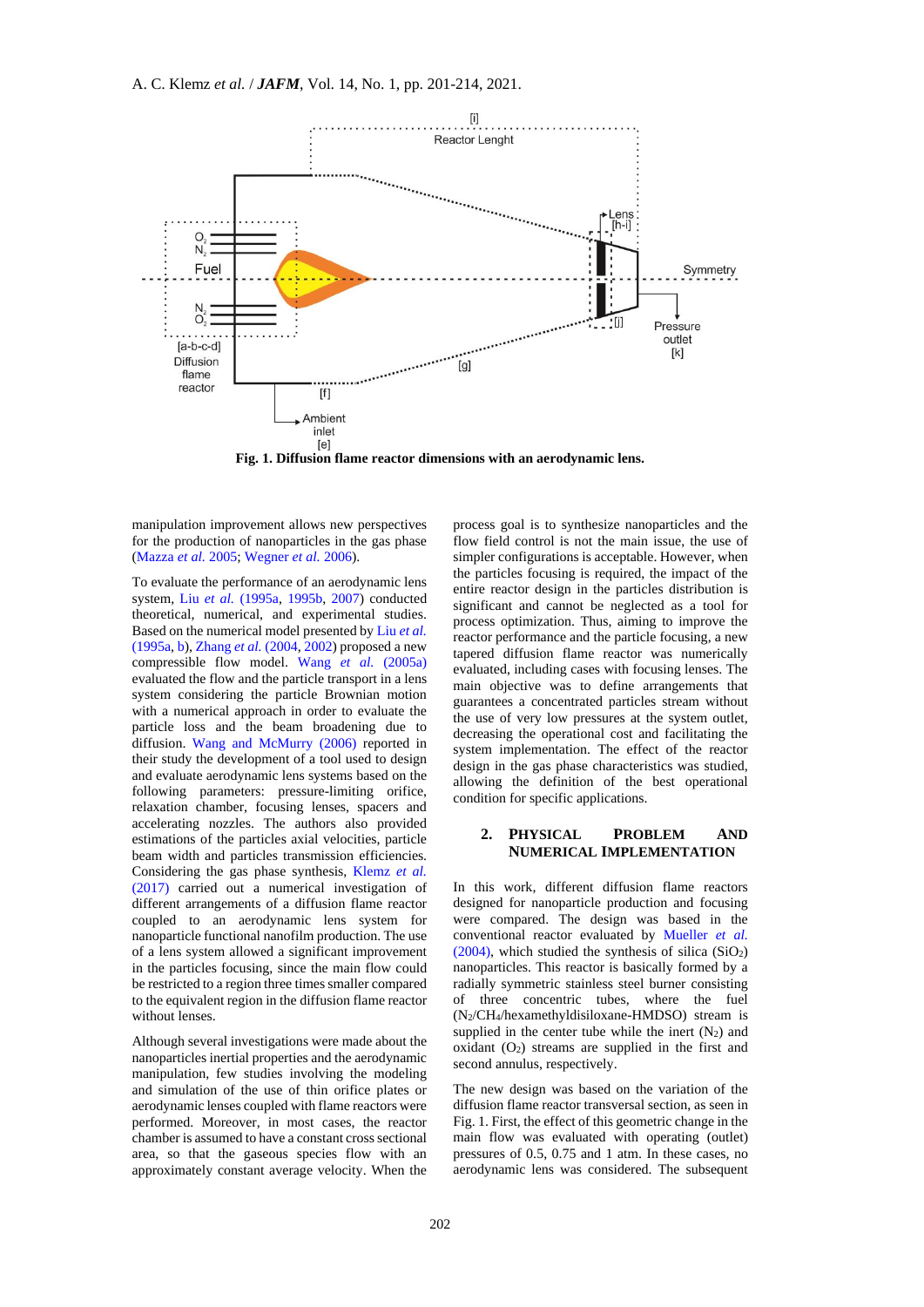numerical cases included the study of the new reactor geometry coupled with one aerodynamic lens, which consists in one orifice plate with a central bore, positioned about 50 mm upstream the reactor outlet. Then, the influence of the lens presence was investigated with operating pressures of 0.5, 0.75 atm and 0.95 atm, since at 1 atm the pressure gradient was not sufficient to induce the flow passage through the orifice, generating a strong backflow upstream the lens. Finally, the coupling of the tapered diffusion flame reactor with 2, 3 or 4 aerodynamic lenses (L), at operating pressures of 0.5, 0.75 atm and 0.95 atm, was studied. The last lens remained at 50 mm upstream the reactor outlet while the other lenses were equidistantly placed (with 146 mm below the last lens). Figure 1 illustrates the new reactor geometry, with the different inlets (Fuel/N2/O2/ambient air) and the locations associated with the lenses. The diffusion flame reactor dimensions are presented in Table 1.

| Boundary                                   | Size                 |
|--------------------------------------------|----------------------|
| a) Center tube inner-outer<br>diameters    | $0 - 4.8$ (mm)       |
| b) First annulus inner-outer<br>diameters  | $5.6 - 6.4$ (mm)     |
| c) Second annulus inner-outer<br>diameters | $7.3 - 9$ (mm)       |
| d) Burner length                           | $0.013$ (m)          |
| e) Ambient inlet                           | $0.03$ (m)           |
| f) Reactor wall                            | $30 \text{ (mm)}$    |
| g) Conical wall                            | 0.522(m)             |
| h) Lens diameter                           | $3.0 \, \text{(mm)}$ |
| i) Lens thickness                          | $2.0 \, \text{(mm)}$ |
| j) Side wall                               | 50.23 (mm)           |
| k) Pressure outlet diameter                | $15 \text{ (mm)}$    |
| 1) Reactor length                          | 0.60(m)              |

**Table 1 Diffusion flame reactor dimensions.**

Due to the small size and low particle concentration, it was assumed that the formation of the nanoparticles after the vaporization and combustion of the precursor and its dynamics had no significant influence on the flow and temperature fields [\(Noriler](#page-13-10)  *[et al.](#page-13-10)* 2014). Moreover, it was assumed that the particles will be carried by the fluid flow and follow the streamlines. The validity of these hypotheses for cases with aerodynamic lenses was discussed in the Results Section.

In order to predict the main phenomena of heat and mass transfer under turbulent flow conditions and chemical reactions, the equations discretization was approached by the pressure-based method, where the velocity field was obtained from the moment equations. The turbulent conditions were represented by average Navier-Stokes equations assuming the turbulent viscosity hypothesis, calculated by the realizable k-ε turbulence model with a second-order pressure discretization. To model the turbulencechemistry interactions, seven species were included in the: methane  $(CH<sub>4</sub>)$ , carbon dioxide  $(CO<sub>2</sub>)$ , water (H2O), hexamethyldisiloxane – HMDSO  $(C_6H_{18}OSi_2)$ , nitrogen  $(N_2)$ , oxygen  $(O_2)$  and silica (SiO2) (Klemz *et al.* 2017). The temperature was considered as 300 K at all boundaries and gravity was included in the model, acting in the negative xdirection. The boundary conditions are presented in Table 2.

| $1400C = 100$ and $\mu$ conditions                  |                        |                                                            |
|-----------------------------------------------------|------------------------|------------------------------------------------------------|
| Boundary                                            | Velocity/Pressure*     | Molar<br>composition<br>$(\%)^*$                           |
| Oxygen inlet                                        | $17.4 \text{ m/s}$     | $O_2$ : 100%                                               |
| Nitrogen<br>inlet                                   | $1.11 \text{ m/s}$     | $N_2$ : 100%                                               |
| Fuel inlet                                          | $3.96 \text{ m/s}$     | $N_2$ : 66.05; CH <sub>4</sub> :<br>32.60; HMDSO:<br>1.35% |
| Wall                                                | $\theta$               |                                                            |
| Ambient<br>inlet/<br>Reactor<br>chamber<br>pressure | 1 atm                  | $N_2$ : 79; O <sub>2</sub> : 21%                           |
| Outlet<br><b>J. 3 F.</b><br>11.                     | $0.5 - 1$ atm<br>0.001 |                                                            |

**Table 2 Boundary conditions**

\* Mueller *et al.* 2004

The numerical simulations were performed considering the finite volume method using the Ansys Fluent code through the implementation of a two-dimensional axisymmetric structured mesh. The numerical solution dependence on the grid resolution was verified according to the temperature and fuel conversion profiles and it was found that a mesh with 130,000 elements was suitable to achieve the convergence criteria of  $10^{-5}$ . The hexahedral elements mesh structure is represented in the Fig. 2. The elements were concentrated on the reactor centerline to precisely assess the main phenomena.

# **2.1 Governing Equations**

In this section, the basic set of governing equations for the flow modeling are presented. The model considers the continuous gas phase in an Eulerian approach (continuity, momentum, energy and chemical species equations) under steady-state conditions and compressible turbulent flow. The governing equations for the momentum and energy distribution were the common Navier-Stokes and total energy conservation, respectively. For further details, readers are referred to the software manuals [\(Fluent,](#page-12-11) 2011).

*Continuity equation:*

$$
\nabla \cdot (\rho \vec{v}) = 0 \tag{1}
$$

*Momentum conservation equations:*

$$
\nabla \cdot (\rho \vec{v} \vec{v}) = -\nabla p + \nabla \cdot (\bar{\bar{\tau}} + \bar{\bar{\tau}}_t)
$$
 (2)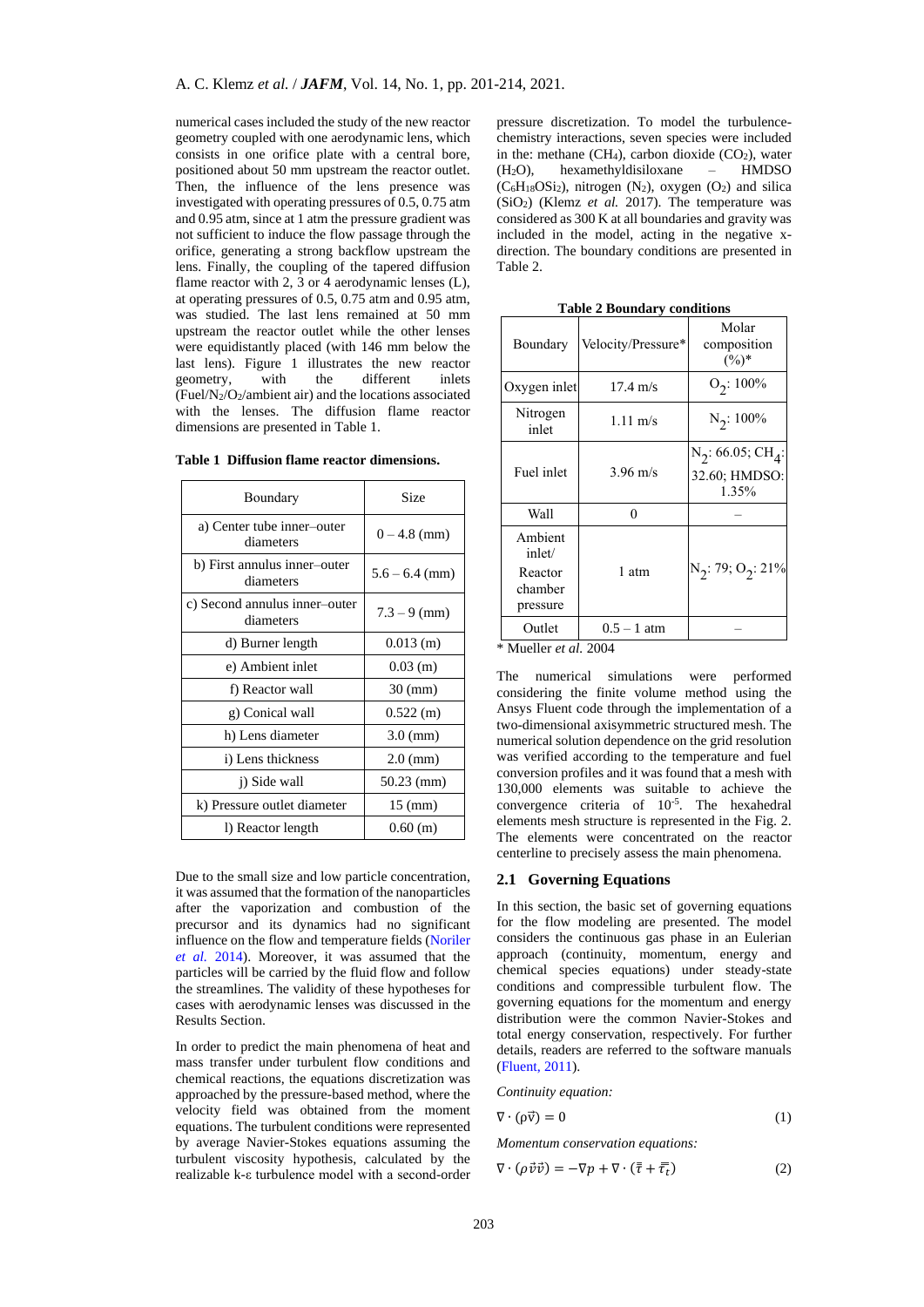

**Fig. 2. Mesh structure representation for the tapered flame reactor with and without aerodynamic lens.**

where p is the static pressure,  $\bar{\bar{\tau}}$  is the stress tensor and is given by:

$$
\overline{\overline{\tau}} = \mu \left[ (\nabla \vec{v} + \nabla \vec{v}^T) - \frac{2}{3} \nabla \cdot \vec{v} \right]
$$
 (3)

where  $\mu$  is the molecular viscosity,  $I$  is the unit tensor, and the second term on the right-hand side is the effect of volume dilation.

*Turbulence equations:* The k – ε model is based on transport equations for the turbulence kinetic energy (k) and its dissipation rate  $(\varepsilon)$ , given by:

$$
\frac{\partial}{\partial t}(\rho k) + \frac{\partial}{\partial x_j}(\rho k u_j) = \frac{\partial}{\partial x_j} \left[ \left( \mu + \frac{\mu_t}{\sigma_k} \right) \frac{\partial k}{\partial x_j} \right] + G_k +
$$
  
(4)

and

$$
\frac{\partial}{\partial t}(\rho \varepsilon) + \frac{\partial}{\partial x_j}(\rho \varepsilon u_j) = \frac{\partial}{\partial x_j} \left[ \left( \mu + \frac{\mu_t}{\sigma_\varepsilon} \right) \frac{\partial \varepsilon}{\partial x_j} \right] +
$$
\n
$$
\rho C_1 S \varepsilon - \rho C_2 \frac{\varepsilon^2}{k + \sqrt{\nu \varepsilon}} + C_{1\varepsilon} \frac{\varepsilon}{k} C_{3\varepsilon} G_b \tag{5}
$$

where  $G_k$  represents the generation of turbulence kinetic energy due to the mean velocity gradients,  $G_h$ is the generation of turbulence kinetic energy due to buoyancy,  $C_1$ ,  $C_2$  and  $C_{1\varepsilon}$  are constants,  $\sigma_k$  and  $\sigma_{\varepsilon}$ are the turbulent Prandtl numbers for  $k$  and  $\varepsilon$ , respectively.  $Y_M$  represents the contribution of the fluctuating dilatation in compressible turbulence to the overall dissipation rate, given by:

$$
Y_M = 2\rho \varepsilon M_t^2 \tag{6}
$$

where  $M_t$  is the turbulent Mach number:

$$
M_t = \sqrt{\frac{k}{a^2}}\tag{7}
$$

where  $a \left( \equiv \sqrt{\gamma RT} \right)$  is the speed of sound.

*Turbulent Viscosity*: the eddy viscosity is given by:

$$
\mu_t = \rho C_\mu \frac{k^2}{\varepsilon} \tag{8}
$$

*Energy equations:* the turbulent heat transport is modeled using the concept of Reynolds' analogy to

turbulent momentum transfer, given by:

$$
\frac{\partial}{\partial t}(\rho E) + \frac{\partial}{\partial x_i} [u_i(\rho E + p)] = \frac{\partial}{\partial x_j} \left( k_{eff} \frac{\partial T}{\partial x_j} + u_i (\tau_{ii})_{eff} \right) + S_h \tag{9}
$$

where  $E$  is the total energy,  $k_{eff}$  is the effective thermal conductivity, and  $(\tau_{ii})_{eff}$  is the deviatoric stress tensor, defined as:

$$
(\tau_{ii})_{eff} = \mu_{eff} \left( \frac{\partial u_j}{\partial x_i} + \frac{\partial u_i}{\partial x_j} \right) - \frac{2}{3} \mu_{eff} \frac{\partial u_k}{\partial x_k} \delta_{ij} \qquad (10)
$$

where  $(\tau_{ii})_{eff}$  represents the viscous heating.

The effective thermal conductivity is given by:

$$
k_{eff} = k + \frac{c_p \mu_t}{p_{r_t}} \tag{11}
$$

where  $k$ , in this case, is the thermal conductivity and  $Pr_t$  is the turbulent Prandtl number for energy.

*Species transport equations:* Non-premixed modeling involves the solution of transport equations for one or two conserved scalars, the mixture fractions. Equations for individual species were not solved. Instead, species concentrations were derived from the predicted mixture fraction fields. Interaction of turbulence and chemistry was accounted for with an assumed-shape Probability Density Function (PDF) [\(Fluent, 2011\)](#page-12-11). The mixture fraction can be written in terms of the atomic mass fraction as:

$$
f = \frac{z_i - z_{i,ox}}{z_{i, fuel} - z_{i,ox}}
$$
\n<sup>(12)</sup>

where  $Z_i$ , is the elemental mass fraction for element,  $i$ . The subscript  $\alpha x$  and the subscript fuel are the value at the oxidizer and the fuel stream inlet, respectively.

The Favre mean (density-averaged) mixture fraction equation is:

$$
\frac{\partial}{\partial t} \left( \rho \bar{f} \right) + \nabla \cdot \left( \rho \vec{v} \bar{f} \right) = \nabla \cdot \left( \frac{\mu_t}{\sigma_t} \nabla \bar{f} \right) + S_m \tag{13}
$$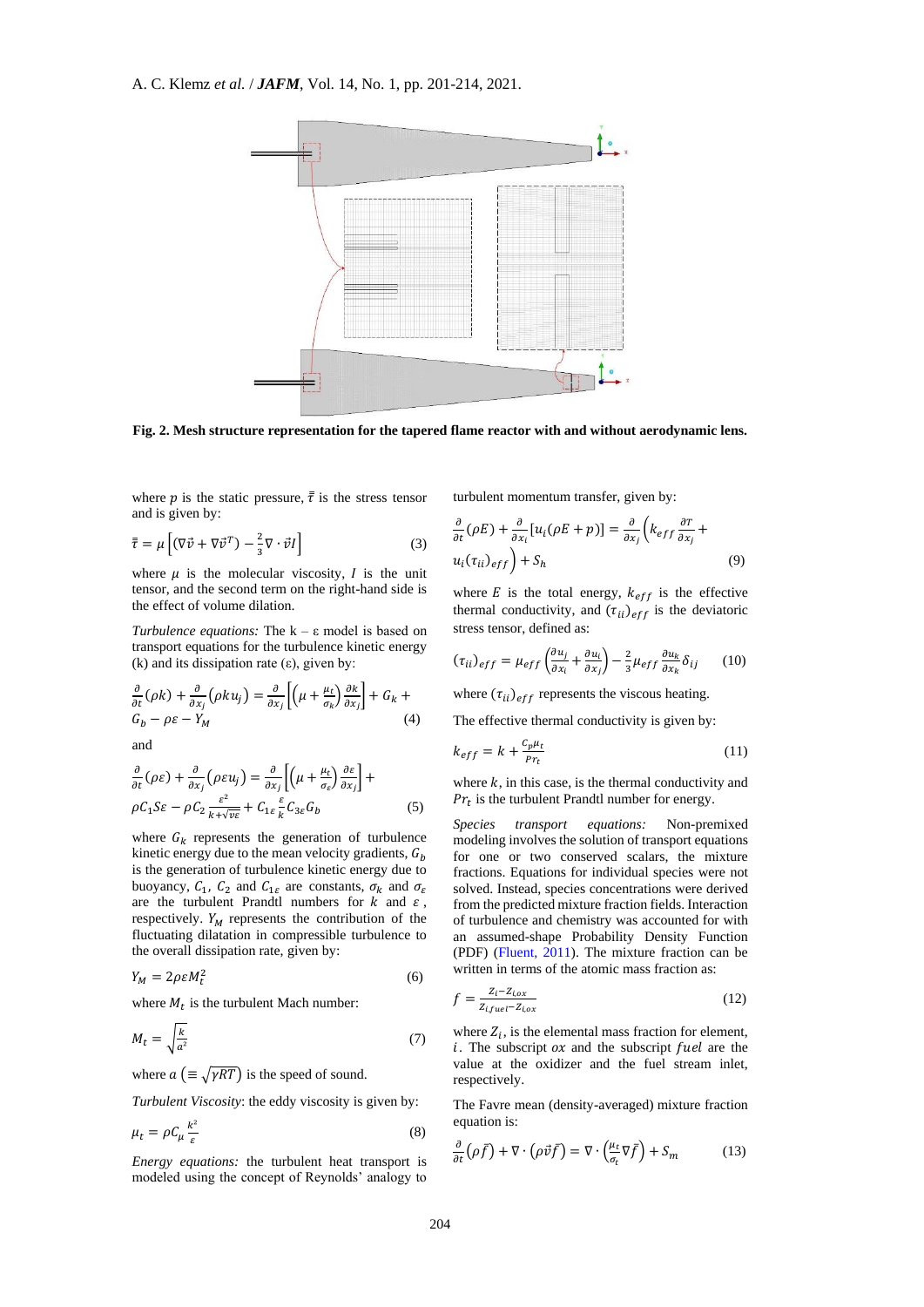

**Fig. 3. Comparison between the experimental results presented b[y Mueller](#page-13-11)** *et al.* **(2004) and the numerical model proposed for the (a) fuel conversion and (b) temperature along the main axis.**

The source term  $S_m$  is due solely to mass transfer into the gas phase from reacting particles. Moreover, ANSYS Fluent solves a conservation equation for the mixture, fraction variance,  $\overline{f'^2}$ :

$$
\frac{\partial}{\partial t} \left( \rho \overline{f'^2} \right) + \nabla \cdot \left( \rho \vec{v} \overline{f'^2} \right) = \nabla \cdot \left( \frac{\mu_t}{\sigma_t} \nabla \overline{f'^2} \right) +
$$
\n
$$
C_g \mu_t \left( \nabla \overline{f} \right)^2 - C_d \rho \frac{\varepsilon}{k} \overline{f'^2}
$$
\n(14)

where  $f' = f - \bar{f}$ . The default values for the constants  $\sigma_t$ ,  $C_g$  and  $C_d$  are 0.85, 2.86 and 2.0, respectively.

*Particle force balance:* as an initial hypothesis, the influence of the nanoparticles formation on the flow and temperature fields was neglected [\(Noriler](#page-13-10) *et al.* [2014\)](#page-13-10). In order to verify the validity of this hypothesis, some simulations were done considering inert particles present in the streamflow. In these cases, the particles trajectories were predicted by integrating the force balance on the particle in a Lagrangian reference frame, as shown in Equation 15 for the *x* direction:

$$
\frac{\partial u_p}{\partial t} = F_D \left( \vec{u} - \overrightarrow{u_p} \right) + \frac{\vec{g} \left( \rho_p - \rho \right)}{\rho_p} + \vec{F} \tag{15}
$$

where  $\vec{F}$  is an additional acceleration (force/unit particle mass) term,  $F_D(\vec{u} - \vec{u}_p)$  is the drag force per unit particle mass and defined by:

$$
F_D = \frac{18\mu}{\rho_p d_p^2} \frac{c_D Re}{24} \tag{16}
$$

here,  $\vec{u}$  is the fluid phase velocity,  $\vec{u}$  is the particle velocity,  $\mu$  is the molecular viscosity of the fluid,  $\rho$ is the fluid density,  $\rho_p$  is the density of the particle, and  $d_n$  is the particle diameter. Re is the relative to the Reynolds number, which is defined as:

$$
Re \equiv \frac{\rho d_p |\overline{u_p} - \overline{u}|}{\mu} \tag{17}
$$

*Fuel conversion:* The fuel conversion is obtained at different heights above the burner (HAB) by comparing the unburned fuel mass fraction (CH<sup>4</sup> and HMDSO) at the burner exit  $(f_0)$  and at different points in HAB  $(f_x)$ , given by:

*fuel conversion* = 
$$
1 - \left(\frac{f_x}{f_0}\right)
$$
 (18)

#### **2.2 Numerical Validation**

With the objective to validate the mathematical model and the numerical procedure, two-dimensional numerical simulations were made and compared with the experimental data obtained by Mueller *et al.*  $(2004)$  for SiO<sub>2</sub> nanoparticle production in a plane reactor. Mueller *et al.* (2004) generated nonagglomerated silica nanoparticles with 18 nm in methane/oxygen diffusion flames with high production rates (17 g/h) and high oxygen flow rates (17.4 m/s), by the oxidation of hexamethyldisiloxane (HMDSO). Figure 3 shows the comparison between the experimental results for the temperature and fuel (CH<sup>4</sup> and HMDSO) conversion profiles and the results obtained with the numerical procedure presented above. It was observed that both simulated temperature and fuel conversion profiles showed a good agreement with the experimental data, indicating that the combustion reaction was well reproduced by the mathematical model. The difference between the numerical and experimental temperature distributions at small HABs was related to a pre-heating zone, which is in agreement with the literature [\(Gröhn](#page-12-12) *et al.* 2011[; Klemz](#page-12-13) *et al.* 2017).

The proposed changes in the reactor geometry also included the presence of aerodynamic lenses with relatively small orifices. Thus, the numerical procedure also needs to be able to reproduce accurately the fluid flow through constrictions. The Ansys Fluent ability to simulate single phase flows through constrictions was verified by several authors using a procedure similar to the one used in the present study, as showed by Simpson and Ranade (2018) and Araoye *et al.* (2017).

# **3. RESULTS AND DISCUSSIONS**

#### **3.1 Tapered Diffusion Flame Reactor Without Lenses**

Figure 4 (a-c) shows the flow field for the tapered reactor without lens, represented by the streamlines at operating (outlet) pressures of 0.5, 0.75 and 1 atm, respectively. With operating pressures of 0.5 and 0.75 atm (Fig. 4-a and Fig. 4-b), the pressure difference between the outlet and the ambient inlet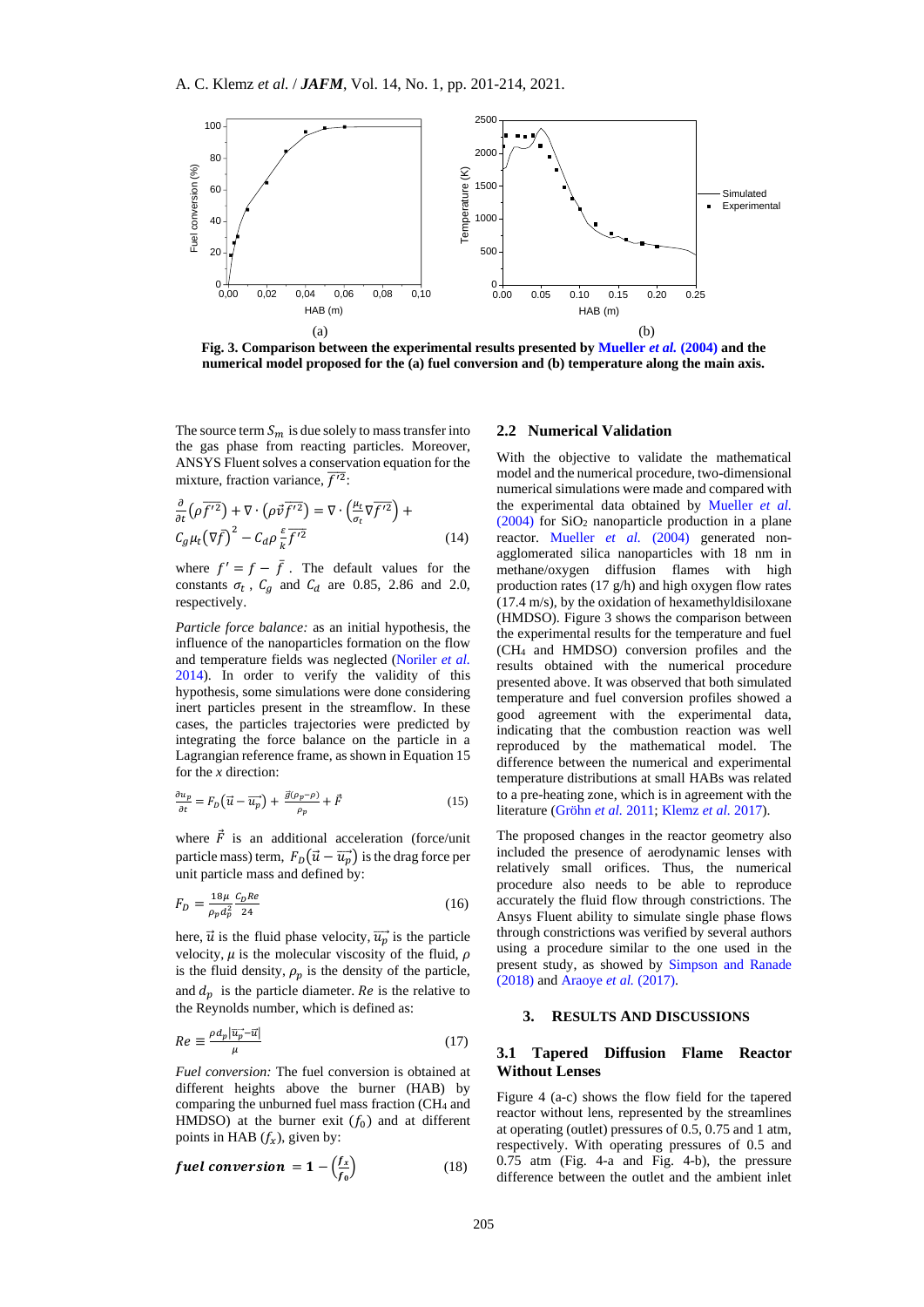induced a strong flow in the axial direction. The streamlines followed the path defined by the reactor design, except for small regions of stagnation near the ambient air inlet, which were a direct result of the flow curvature at this region. With the operating pressure of 1 atm (Fig. 4-c) a different pattern was observed, with the formation of large recirculation zones in the reactor central part. In this case, the ambient inlet and the outlet were at the same pressure, therefore, there was no axial flow induced by the pressure difference. Instead, the axial flow was directly caused by the reactants fed to the reactor. The flow constriction caused a pressure drop after the initial part, allowing the backflow. It is also important to note that even at 1 atm the main flow followed the x-axis and there was no significant backflow through the ambient air inlets, which was important to allow the nanoparticles to be collected at the reactor outlet. In this case, the recirculation region acted like a focusing mechanism to the reactants.



**Fig. 4. Streamlines for the tapered reactor without lens, considering operating pressures of a) 0.5 b) 0.75 and c) 1 atm.**



**Fig. 5**. **Axial velocity distribution at the tapered reactor exit considering operating pressures of 0.5, 0.75 and 1 atm.**

In all cases, with or without axial flow induced by the pressure difference, a similar flow pattern was observed at the reactor exit, as illustrated in Fig. 5 by the axial flow velocity profiles along the radial position. As can be seen, a nearly plug flow profile was obtained with 0.5 and 0.75 atm outlet pressures. With 1 atm, the maximum velocity was reached close to the reactor wall, which was in accordance with the direct flow from the ambient inlet to the outlet, as observed in the streamlines (Fig. 4). Nevertheless, it is important to note that, for all cases, the velocity was practically constant over the entire outlet, which means that there were no significant focusing flow beyond the one caused by the tapered design.

Figure 6 presents the fuel (HMDSO and CH4) conversion along the reactor as a function of the height above the burner (HAB) with the different operating (outlet) pressures of 0.5, 0.75 and 1 atm. All cases showed a similar behavior to the observed with the conventional flame reactor (with constant cross sectional area and no lens, [Klemz](#page-12-13) *et al.* 2017), with values close to 100% conversion right at the reactor beginning. This indicates that the geometry and operational condition variations did not affect significantly the total fuel conversion, which is important to keep a high production rate. This is the main advantage of the use of a tapered reactor instead of a conventional reactor with smaller diameter, where the residence time is drastically reduced and with the guarantee that the fuel was completely consumed.

Figure 7 shows the temperature profiles along the tapered reactor axis as a function of the HAB with the different operating (outlet) pressures of 0.5, 0.75 and 1 atm. Experimental results with the conventional reactor (with constant cross-sectional area) and operating at 1 atm were also included for the sake of comparison. The profiles were very similar for the both operating pressures and only a small variation was observed between the cases. Although all cases followed the trend observed in the experimental data used for the model validation, it can be noted that the temperature profile became narrower in the axial direction as the pressure decreases, which is related to the strong flow in the axial direction. This behavior can be better observed in Fig. 8, where the reaction flame became wider as the system pressure increased. The temperature profiles at  $1$  atm (operating pressure) were similar to the original flame reactor geometry, where a pre-heating zone close to the burner was also observed, which is in agreement with the literature [\(Gröhn](#page-12-12) *et al.* 2011; [Klemz](#page-12-13) *et al.* 2017).  $\frac{1}{p}$  In addition, the use of lower pressures at the system p outlet allowed a precise temperature control inside the reactor chamber, a higher flow rate and avoided high temperatures at the walls, reducing the thermal stress.

Although the fuel conversion and the velocity profiles at the outlet did not significantly change, there is an energetic cost associated with the use of lower pressure devices. Fig. 9 presents the static pressure along the reactor central line with different operating (outlet) pressures. In the first reactor, the pressure for all cases is approximately 1 atm (the inlet pressure), indicating that the reactor is not subjected to any significant mechanical stress. Near the outlet, the pressure quickly drops to the specified value.

Based on the results presented in this section, it is possible to conclude that a tapered reactor allowed the main gas flow focusing without reducing the production rate or significantly changing the temperature profile. This result can be particularly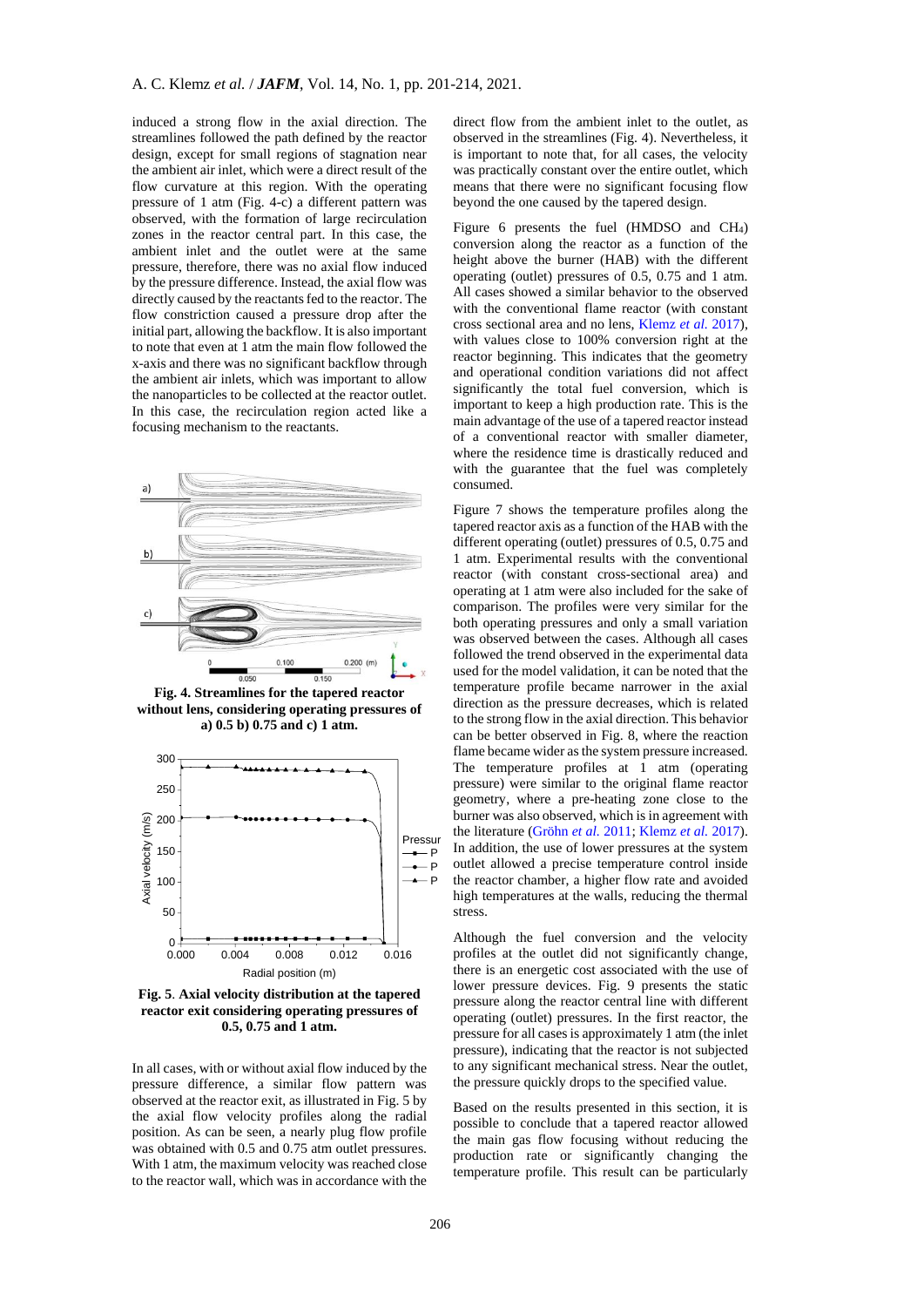

**Fig. 6. Fuel (HMDSO and CH4) conversion in height above the burner for the tapered reactor, considering operating pressures of 0.5, 0.75 and 1 atm.**



**Fig. 7. Temperature profiles in height above the burner (HAB) for the tapered reactor considering operating pressures of 0.5 and 1 atm.**



**1 atm.**

useful for reactors operating at ambient pressures, since a focused stream can be easily obtained without using pressure-reducing devices, which increase the operational costs and hamper the process. This geometry could be extended, for example, for flame

spray reactors, where it is important to maintain a constant 1 atm pressure condition at the domain outlet [\(Torabmostaedi &](#page-13-12) [Zhang 2014;](#page-13-12) [Torabmostaedi](#page-13-13) *et al.* 2013; Wegner *et al.* 2012).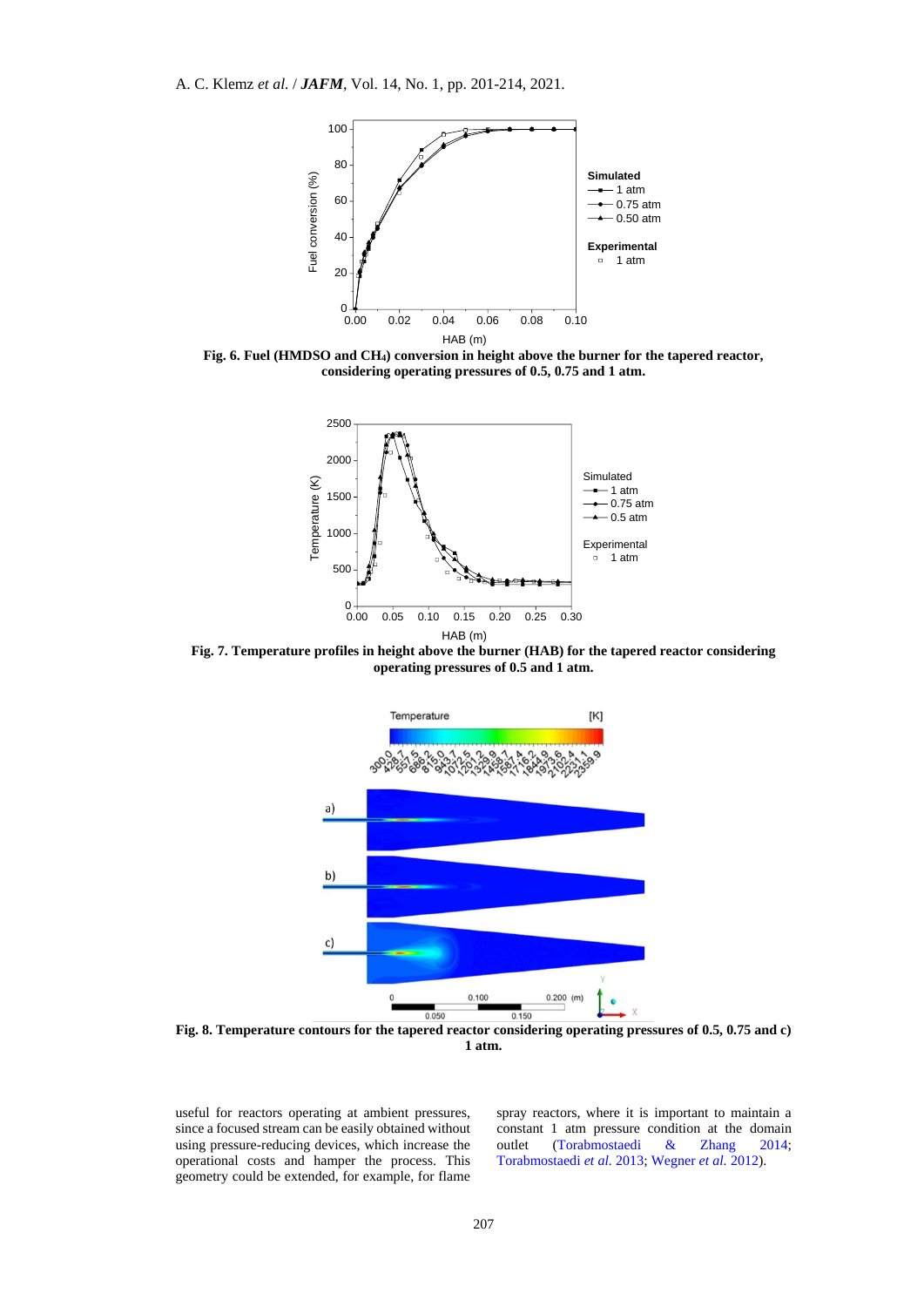

**Fig. 11. Mach number profiles in height above the burner (HAB) for the tapered reactor coupled to one lens considering different operating pressures.**



**Fig. 12 - Axial velocity distribution at the tapered reactor exit considering different operating pressures and the presence of one orifice plate.**

#### **3.2 Tapered Diffusion Reactor with a Thin Orifice Plate**

Figure 10 (a-c) shows the streamlines for the tapered reactor coupled to one orifice plate close to the outlet, considering operating (outlet) pressures of 0.5, 0.75 and 0.95 atm, respectively. The results with 1 atm were not presented since, as previously mentioned, the pressure difference was not sufficient to induce a significant flow through the lens. As can be observed, the presence of one orifice plate significantly changed the streamlines pattern, creating large recirculation zones after the ambient air inlet. In this case, the direct axial flow from the air inlet to the reactor outlet was not observed. Instead, the ambient air flowed to the center, increasing the degree of mixing. By comparing Fig. 10-a, Fig. 10-b and Fig. 10-c, it can be noted that the recirculation zones intensity decreased as the pressure difference between the inlet and the outlet increased. Nevertheless, the different recirculation zones profiles did not exert significant influence on the flow after the lens.

The use of one orifice plate may generates high velocities in the orifice, even close to supersonic speed. The presence of shock waves can significantly harm the process, altering the flow configuration and particle distribution, besides the mechanical stress induced in the walls. In order to verify the presence of supersonic expansion and shock waves, the Mach number (Ma) was calculated at the reactor centerline (in height above the burner - HAB) as shown in Fig. 11, with different operating pressures. For all cases presented, the velocity did not reached the sound velocity and the flow remained subsonic, however, the Mach number reached values up to 0.9 in the orifice passage with 0.5 atm (outlet pressure), indicating that compressibility effects were significant and the assumption of incompressible flow cannot be adopted.

The main objective of the orifice plates use is to focus the flow at the outlet and, as consequence, concentrate the particle distribution. Figure 12 shows the axial velocity profiles in the radial direction at the reactor exit, with operating pressures of 0.5, 0.75 and 0.95 atm. Close to the reactor outlet all cases showed a narrow flow distribution, which indicates that the cross sectional area reduction combined with the orifice plates was suitable to focus the nanoparticles, even with higher outlet reactor pressure. Compared to the initial tapered design (Fig. 5), the orifice plate presence significantly improved the particles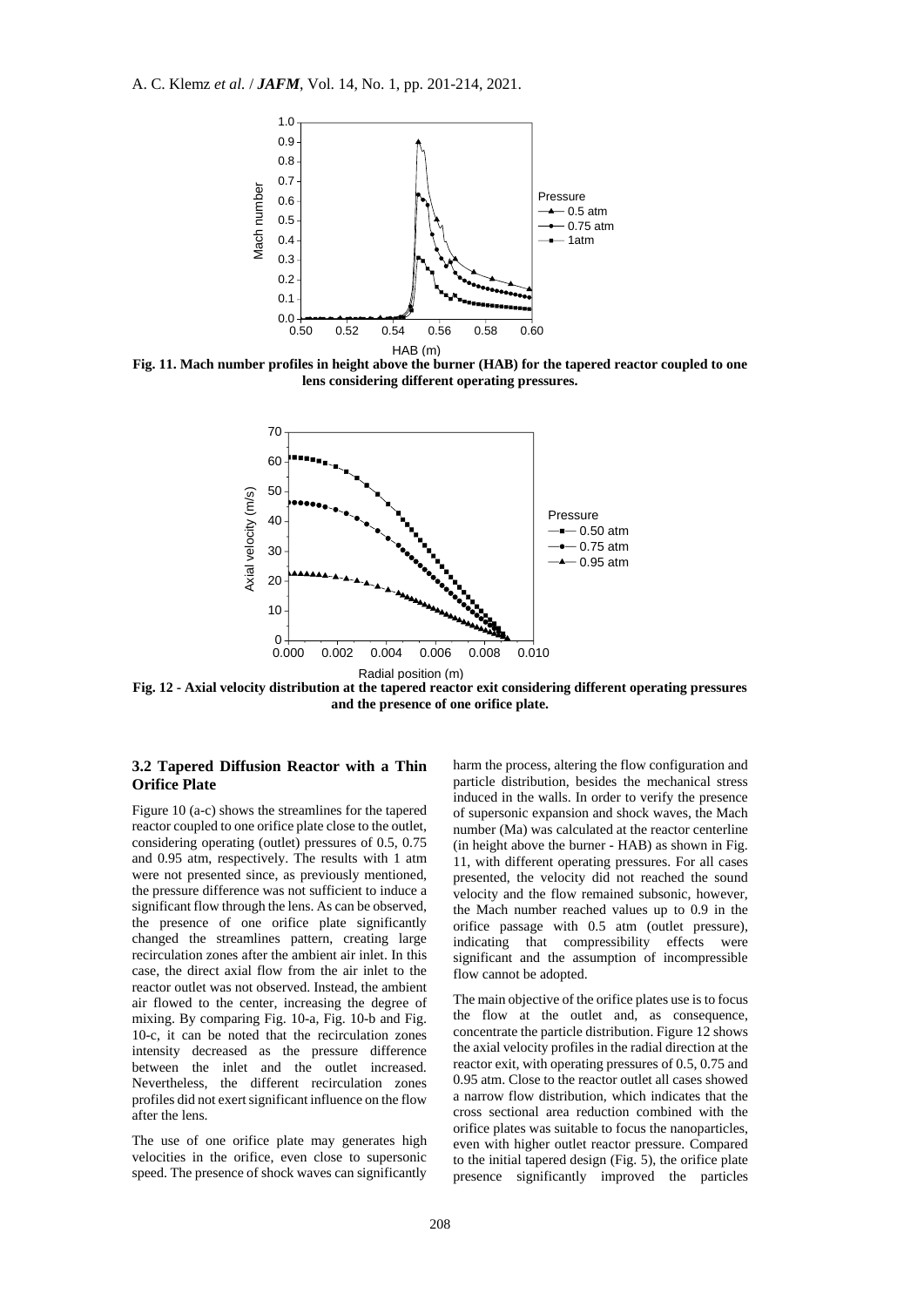

**Fig. 13. Axial flow velocity for the tapered reactor coupled to one lens considering an operating pressure of 0.75 atm and five different height above the lens.**



**Fig. 14. Temperature contours for the tapered reactor coupled to one lens at operating pressures of a) 0.5 b) 0.75 and c) 0.95 atm.**

focusing, restricting the main flow to a region two times smaller. This result represents a very promising approach for the production of nanostructured materials and devices.

In addition, it is worth pointing out that when a narrower flow is desired, the collection chamber can be positioned closer to the lens exit. To illustrate this, Fig. 13 shows the axial velocity distribution at different height above the lens, considering a tapered reactor operating at 0.75 atm. Closer to the lens, the axial flow velocity is higher. However, the flow distribution is considerable narrower, which may be relevant for specific applications.

Since orifice plate presence significantly changed the flow field, it is also important to determine its impact in the reaction kinetics and temperature distribution. Figure 14 (a-c) shows the temperature profiles and Fig. 15 shows the fuel conversion profiles along the tapered reactor considering the different operating pressures. A significant change in the flame profile was observed in Fig. 14 when compared to the tapered reactor without lens (Fig. 8). The recirculation zones caused by the lens suppressed the heat removal, significantly increasing the average temperature in the reaction zone. As can be seen in Fig 12, the velocity at the outlet tends to be much smaller than for the reactor with no orifice plate (Fig. 5), which is also related to the internal recirculation, since this region creates a barrier for the ambient air intake that acts naturally as a coolant. For comparison, the maximum temperature was approximately 300 K higher than for the reactor without lens. Consequently, the reactor with one lens was subjected to a greater thermal stress, which can reduce the lifespan of the components. Nevertheless, all cases followed the fuel conversion trend of the conventional diffusion flame reactor, which indicates that the orifice plate presence did not significantly affect the total production rate, as illustrated in Fig. 15. Therefore, through the orifice plate coupling, a significant improvement in the particle focusing can be achieved at the cost of an increase in the average temperature inside the reactor and the pressure drop due to the flow constriction. This novel design could be applied to improve the use of cluster beam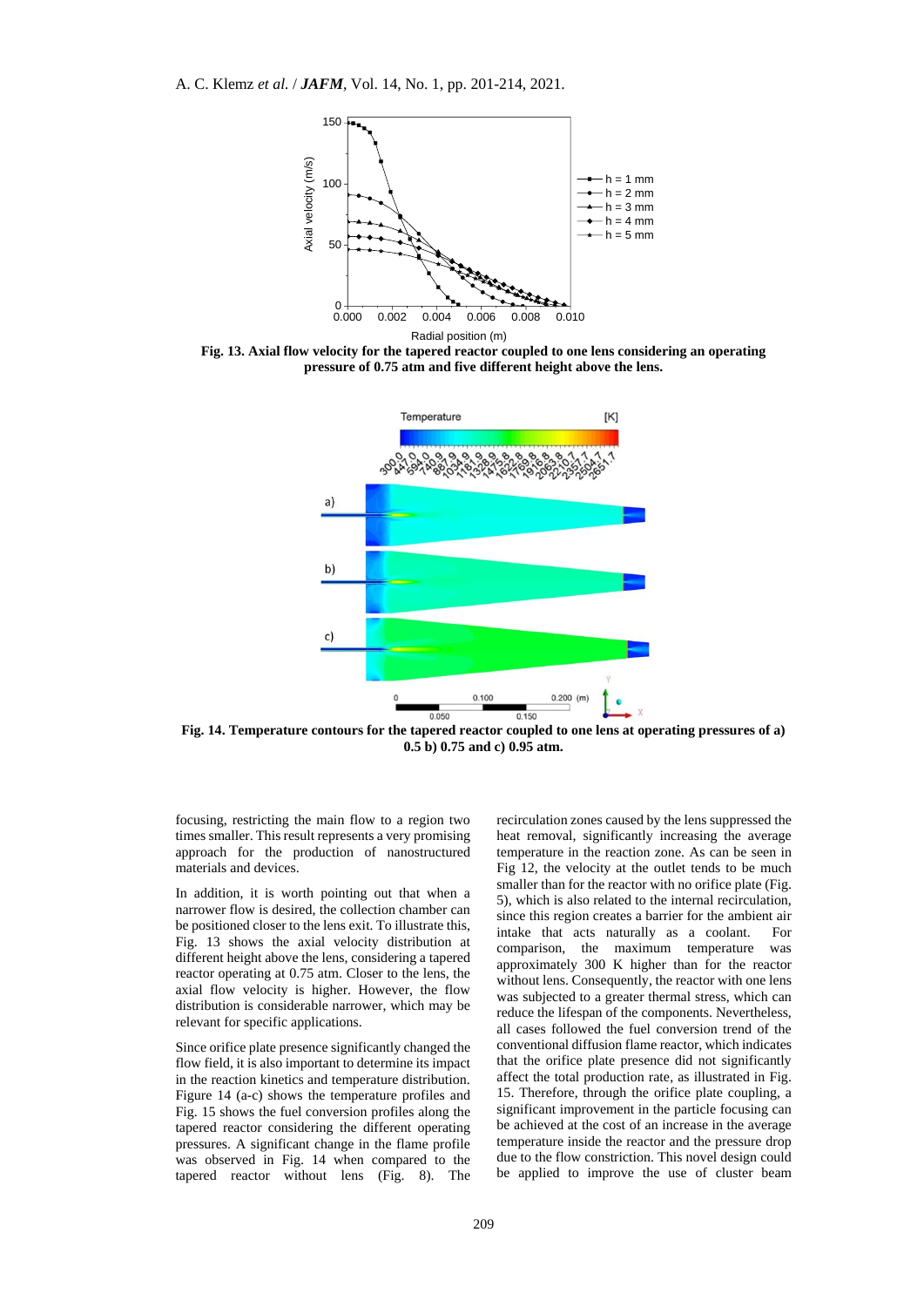A. C. Klemz *et al.* / *JAFM*, Vol. 14, No. 1, pp. 201-214, 2021.



**Fig. 15. Fuel (HMDSO and CH4) conversion in height above the burner (HAB) for the tapered reactor coupled to one lens considering different operating pressures.**



**Fig. 16. Trajectories of silica nanoparticles for the tapered reactor coupled to one lens at 0.5 atm operating pressure.**

devices, operating in a subsonic regime, to direct the gas-phase particles onto a specific surface [\(Milani](#page-12-14) *et al.* [2001;](#page-12-14) [Wegner](#page-13-2) *et al.* 2006).

As mentioned above, it was assumed that the nanoparticles follow the fluid flow and its influence on the temperature and velocity profiles could be neglected. In order to verify this hypothesis for a tapered reactor with one orifice plate, an analysis with inert nanoparticles was made to assess the system behavior. Silica nanoparticles were injected in a surface 4 mm above the burner outlet tube, with 2.5 mm height, since this is approximately the region were the nanoparticles are formed, as described by [Mueller](#page-13-11) *et al.* (2004). The initial particles velocities were calculated based on the fuel velocity (3.96 m/s) while the particle diameter of 18 nm (uniform diameter distribution) was taken from [Mueller](#page-13-11) *et al.* [\(2004\)](#page-13-11) measurements (for a 17 g/h production rate and with a 17.4 m/s oxygen velocity). Figure 16 illustrates the nanoparticles trajectories represented by the resulting velocity fields at 0.5 atm operating pressure. As can be seen, the silica nanoparticles follow the tapered reactor main flow, even when the velocities are near sonic. Compared to the streamlines (Fig 10-a), it is possible to observe that the recirculation zones helped to keep the particles focused after the inlet, and the flow expansion caused a small expansion in the particles flow near to the center. The particles were not significantly trapped upstream the plate, hence the particle transport efficiency through the exit was not diminished. Moreover, a detailed analysis showed that the nanoparticles presence did not affect significantly the fluid momentum and energy distribution.

#### **3.3 Tapered Diffusion Flame Reactor with 1-4 Aerodynamic Lenses**

Figure 17 shows the streamlines pattern for the tapered reactors coupled to 2, 3 and 4 aerodynamic lenses at 0.95 atm operating (outlet) pressure. As observed in the previous cases, at 0.5 and 0.75 atm the streamlines were very similar. The lens system was added with the objective to obtain a narrower flow distribution at the outlet with the same operational conditions. Since at 1 atm the pressure difference was not sufficient to induce the flow through the orifice, cases at 0.95 atm were evaluated in order to minimize the operational cost associated with a high vacuum system. As can be noted, the presence of 2 or 3 lenses produced a pattern similar to the one observed when just one lens was present (as seen in Fig. 10), with larger recirculation zones near to the inlet. It is worth to note that the recirculation zone size was not affected by the second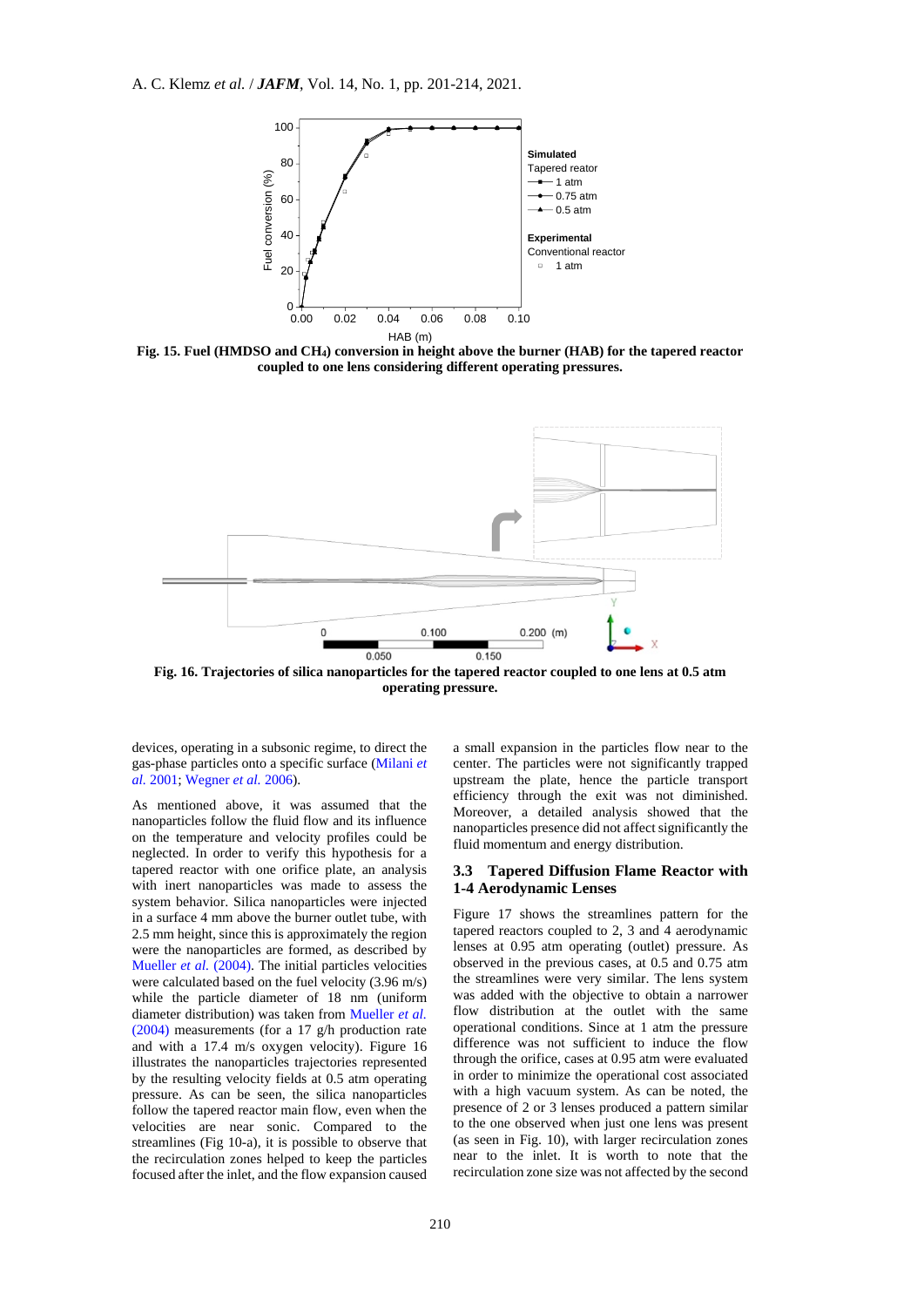

**Fig. 17. Streamlines for operating pressure of 0.95 atm for the tapered reactor coupled to a) 2 b) 3 and c)** 4 lenses. The orifices are positioned at  $x = 434$ ,  $x = 288$  and  $x = 142$  mm, respectively.



**Fig. 18. Mach number profiles in height above the burner (HAB) for the tapered reactor coupled to 1-4 lenses considering an operating pressure of 0.5 atm.**

and third lens, but by the wall inclination and the mass flow restriction at the last orifice. When a fourth lens was added, the main recirculation zone was broken into two parts and small recirculation zones appeared between the lenses, which may generate hot spots and alter the heat transfer to the external wall.

Figure 18 illustrates the Ma curve along the reactor main axis at 0.5 atm operating pressure. It was observed that the profile was similar to the observed with the cases with just one orifice plate (Fig. 11). However, the maximum Ma number value reached was considerable lower (about 0.6 for 0.75 atm and 0.3 for 0.95 atm) and all cases remained in the subsonic regime.

The presence of more than one orifice plate (multiple lens system) was expected to confine the particles closer to the reactor axis, as observed with a plane reactor [\(Klemz](#page-12-13) *et al.* 2017). However, closer to the reactor outlet all cases reached a similar flow distribution, as illustrated in Fig. 19 at 0.95 atm, which indicates that the cross sectional area reduction combined with just one orifice plate was suitable to focus the nanoparticles, even at operating pressures closer to the ambient pressure. The axial velocity is reduced as the number of lens increases due to the increase in the stagnation created by the recirculation regions.

The temperature profiles at 0.95 atm operating pressure are showed in Fig. 20. Again, the profiles for 0.5 and 0.75 atm were similar and were be omitted. As previously mentioned, the presence of more intense recirculation zones hampers the heat removal inside the tapered reactor, which leads to an increase in the average temperature in the reaction zone. Initially, it was observed a temperature increase due to the precursor consumption. After the reaction extinguish, the flow temperature remained approximately constant until the fluid passed through the lenses. Nevertheless, even for the reactor with 4 lenses, the fuel was completely consumed before it reached the first lens. Thereby the number of lenses increase did not directly affect the fuel conversion.

Based on the results presented in this section, it was possible to conclude that the presence of more than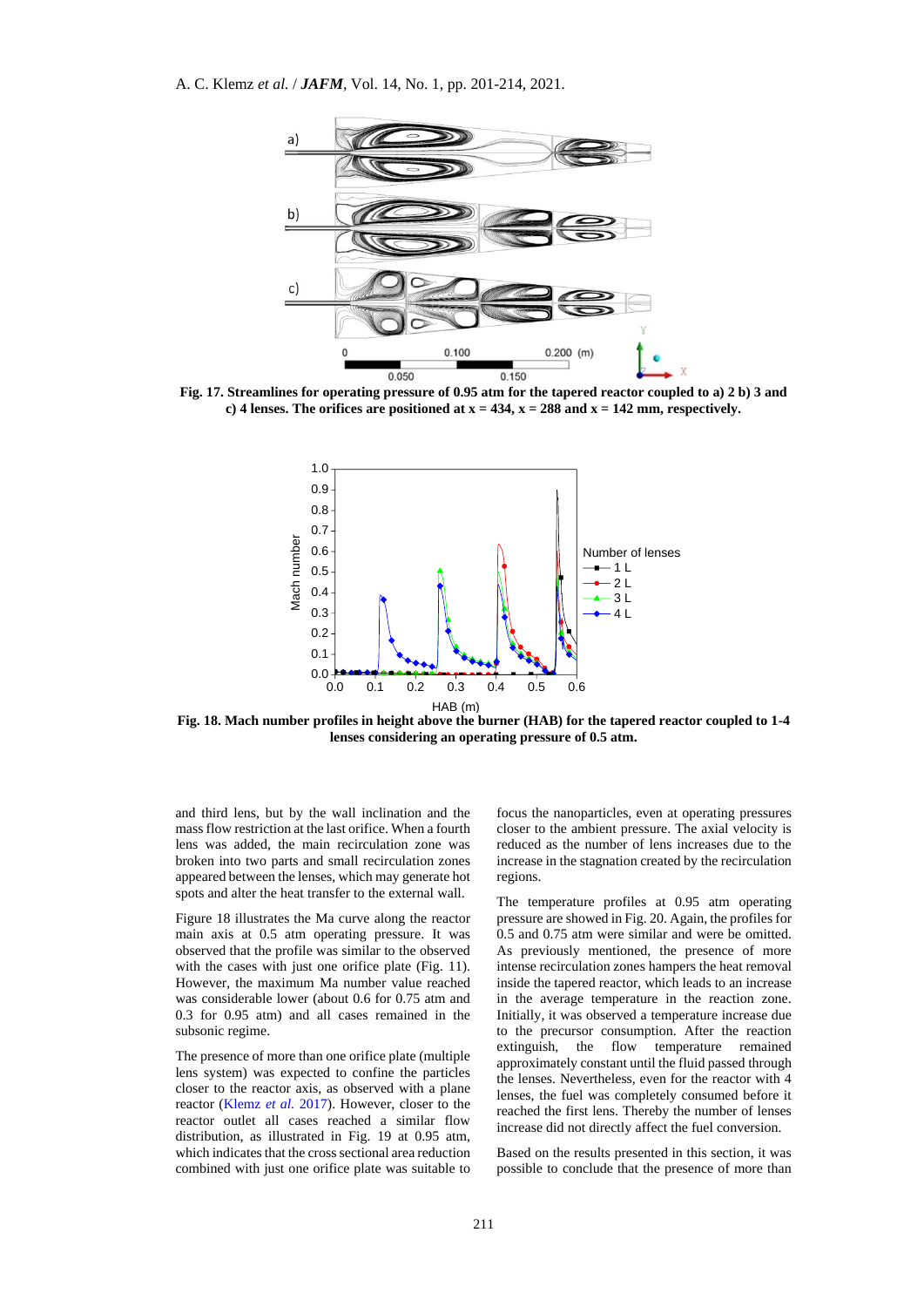

**Fig. 19**. **Axial flow velocity at the tapered reactor exit considering operating pressures of 0.95 atm and the coupling of 1-4 lenses.**



**Fig. 20. Reaction flame of the tapered reactor considering an operating pressure of 0.95 atm and the coupling of a) 2 b) 3 and c) 4 lenses.**

one orifice plate did not result in a significant improvement in the particle focusing or in any other characteristic of the system.

#### **CONCLUSION**

The combination of the gas phase synthesis with aerodynamic manipulation is a very promising approach for the production of nanostructured materials and devices. The ability to control the position, size and velocity of the nanoparticles is fundamental to achieve the best reactor operation mode and define the most efficient design for specific applications. In this study, the coupling of aerodynamic lenses to a new tapered diffusion flame reactor at different operational conditions was investigated. The results showed that the cross sectional area reduction by itself is suitable to focus the nanoparticles, even with an outlet reactor pressure close to the ambient pressure, since the flow constriction did not reduce the production rate. In this case, the particle distribution was controlled by a plug flow at the outlet. Nevertheless, the coupling of the tapered reactor with one aerodynamic lens showed a significant improvement in the main flow distribution, at the cost of an increase in the average temperature inside the reactor and an increase in the pressure drop due to the flow constriction. However, it was found that the presence of more than one lens did not add greater advantages on the flow distribution. The proposed design promoted a concentrated particles stream without the use of very low pressures at the system outlet, facilitating the system implementation.

# **ACKNOWLEDGMENTS**

This study was financed in part by the Coordenação de Aperfeiçoamento de Pessoal de Nível Superior - Brasil (CAPES) - Finance Code 001. The authors are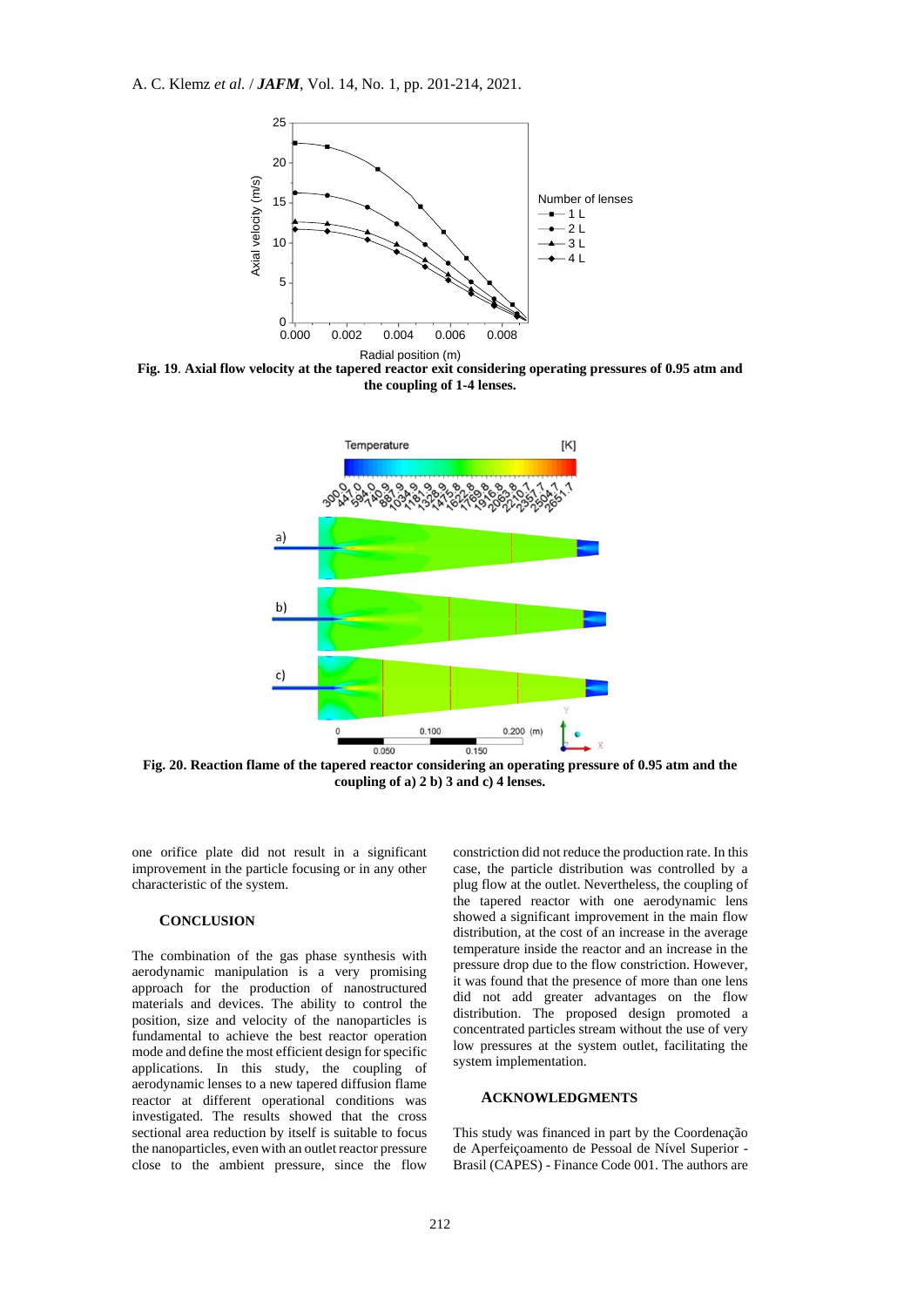grateful to LABSIN – Chemical Systems Numerical Simulation, for the available computational infrastructure.

#### **CONFLICT OF INTEREST**

The authors declare that they have no conflict of interest.

#### **REFERENCES**

- Araoye, A. A., H. M. Badr and W. H. Ahmed (2017). Investigation of flow through multi-stage restricting orifices. *Annals of Nuclear Energy* 104, 75–90.
- <span id="page-12-2"></span>Athanassiou, E. K., R. N. Grass and W. J. Stark (2010). Chemical Aerosol Engineering as a Novel Tool for Material Science: From Oxides to Salt and Metal Nanoparticles. *Aerosol Science and Technology* 44(2), 161–172.
- Barborini, E., S. Vinati, M. Leccardi, P. Repetto, G. Bertolini, O. Rorato, L. Lorenzelli, M. Decarli, V. Guarnieri, C. Ducati and P. Milani (2008). Batch fabrication of metal oxide sensors on micro-hotplates. *Journal of Micromechanics and Microengineering* 18(5), 055015.
- Bongiorno, G., A. Podestà, L. Ravagnan, P. Piseri, P. Milani, C. Lenardi, S. Miglio, M. Bruzzi and C. Ducati (2006). Electronic properties and applications of cluster-assembled carbon films. *Journal of Materials Science: Materials in Electronics* 17(6), 427–441.
- <span id="page-12-7"></span>Chen, D. R. and D. Y. H. Pui (1995). Numerical and experimental studies of particle deposition in a tube with a conical contraction laminar-flow regime. *Journal Of Aerosol Science* 26(4), 563– 574.
- <span id="page-12-3"></span>Choi, H., S. Kang, W. Jung, Y. H. Jung, S. J. Park, D. S. Kim and M. Choi (2015). Controlled electrostatic focusing of charged aerosol nanoparticles via an electrified mask. *Journal of Aerosol Science* 88, 90–97.
- <span id="page-12-4"></span>Dahneke, B. and H. Flachsbart (1972). An aerosol beam spectrometer. *Journal of Aerosol Science* 3(5), 345-349.
- <span id="page-12-5"></span>Das, R. and J. D. Phares (2004). Expansion of an ultrafine aerosol through a thin-plate orifice. *Journal of Aerosol Science* 35(9), 1091–1103.
- <span id="page-12-6"></span>Deng, R., X. Zhang, K. A. Smith, J. Wormhoudt, D. K. Lewis and A. Freedman (2008). Focusing particles with diameters of 1 to 10 microns into beams at atmospheric pressure. *Aerosol Science and Technology* 42(11), 899–915.
- <span id="page-12-1"></span>Diederich, L., E. Barborini, P. Piseri, A. Podesta, P. Milani, A. Schneuwly and R. Gallay (1999). Supercapacitors based on nanostructured carbon electrodes grown by cluster-beam deposition. *Applied Physics Letters* 75(17), 2662–2664.
- <span id="page-12-11"></span>Fluent, A. (2011). Ansys Fluent Theory Guide. *ANSYS Inc., USA*, *15317*(November 2013),

724–746. Retrieved from http://scholar.google.com/ scholar?hl=en&btnG=Search&q=intitle:ANSY S+Fluent+Theory+Guide#1

- <span id="page-12-12"></span>Gröhn, A. J., B. Buesser, J. K. Jokiniemi and S. E. Pratsinis (2011). Design of turbulent flame aerosol reactors by mixing-limited fluid dynamics. *Industrial and Engineering Chemistry Research* 50(6), 3159–3168.
- <span id="page-12-10"></span>Headrick, J. M., P. E. Schrader and H. A. Michelsen (2013). Radial-profile and divergence measurements of combustion-generated soot focused by an aerodynamic-lens system. *Journal of Aerosol Science* 58, 158–170.
- <span id="page-12-13"></span>Klemz, A. C., É. Fontana, A. A. U. de Souza and S. M. A. G. U. de Souza (2017). Analysis of heat and mass transfer in diffusion flame reactors coupled with aerodynamic lenses. *Chemical Engineering Research and Design, 118, 215- 225.*
- Lee, S. H., Y. H. Kim, R. Deshpande, P. A. Parilla, E. Whitney, D. T. Gillaspie, K. M. Jones A. H. Mahan, S. Zhang and A. C. Dillon (2008). Reversible lithium-ion insertion in molybdenum oxide nanoparticles. *Advanced Materials* 20(19), 3627–3632.
- Liu, P. S. K., R. Deng, K. A. Smith, L. R. Williams, J. T. Jayne, M. R. Canagaratna, K. Moore,T. B. Onasch, D. R. Worsnop and T. Deshler (2007). Transmission efficiency of an aerodynamic focusing lens system: Comparison of model calculations and laboratory measurements for the aerodyne aerosol mass spectrometer. *Aerosol Science and Technology* 41(8), 721–733.
- <span id="page-12-8"></span>Liu, P., P. J. Ziemann, D. B. Kittelson and P. McMurry H. (1995a). Generating particle beams of controlled dimensions and divergence: I. Theory of particle motion in aerodynamic lenses and nozzle expansions. *Aerosol Science and Technology* 22(3), 293–313.
- <span id="page-12-9"></span>Liu, P., P. J. Ziemann, D. B. Kittelson and P. McMurry P. H. (1995b). Generating Particle Beams of Controlled Dimensions and Divergence: II. Experimental Evaluation of Particle Motion in Aerodynamic Lenses and Nozzle Expansions. *Aerosol Science and Technology* 22(3), 314–324.
- <span id="page-12-0"></span>Mädler, L., A. Roessler, S. E. Pratsinis, T. Sahm, A. Gurlo, N. Barsan and U. Weimar (2006). Direct formation of highly porous gas-sensing films by in situ thermophoretic deposition of flame-made Pt/SnO 2 nanoparticles. *Sensors and Actuators, B: Chemical* 114(1), 283–295.
- Mazza, T., E. Barborini, I. N. Kholmanov, P. Piseri, G. Bongiorno, S. Vinati, P. Milani, C. Ducati, D. Cattaneo, A. L. Bassi, C. E. Bottani, A. J. Taurino and P. Siciliano (2005). Libraries of cluster-assembled titania films for chemical sensing. *Applied Physics Letters* 87(10), 103108.

<span id="page-12-14"></span>Milani, P., P. Piseri, E. Barborini, A. Podesta and C.